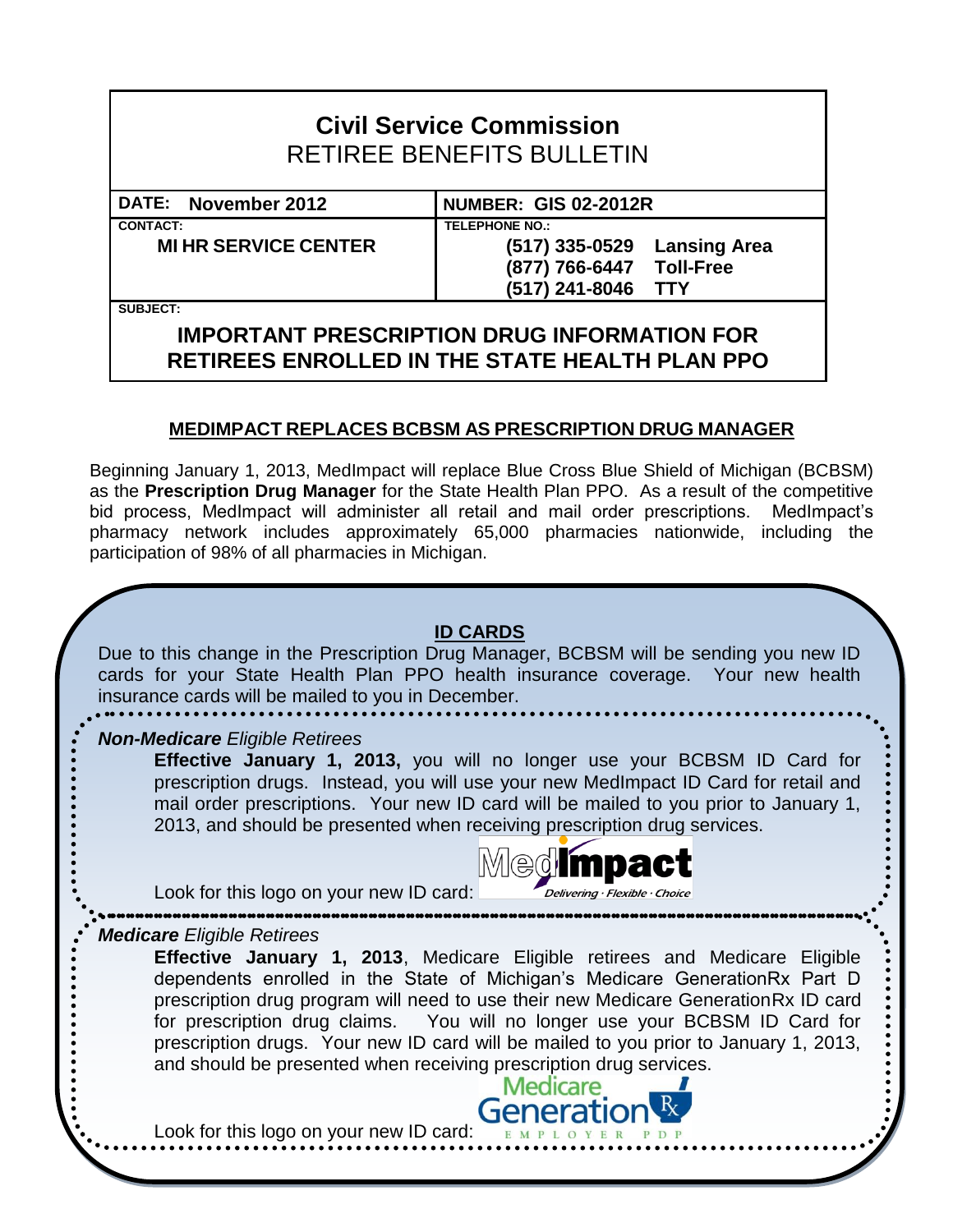### **RETAIL PRESCRIPTIONS: ALL RETIREES**

You will not need to request a new prescription from your doctor, unless you have prescriptions that have expired.

When you refill or submit new prescriptions at retail, you will need to notify your pharmacy that you have a change in your prescription drug insurance effective January 1, 2013 and show them your new prescription drug card.

### **PRIOR AUTHORIZATIONS: ALL RETIREES**

All prior authorizations that remain active and on file with BCBSM will transfer to MedImpact.



#### **MAIL ORDER PRESCRIPTIONS: ALL RETIREES**

The Mail Order Program will be administered through NoviXus for the State of Michigan. Mail order prescriptions on file with BCBSM that have remaining refills prior to January 1, 2013 will be transferred to NoviXus.

If your prescription has expired or is for a controlled substance or a compound drug (prescriptions where the pharmacist prepares the final product), you must submit a new prescription to NoviXus. For prescriptions needed on or after January 1, 2013, orders may be placed with NoviXus beginning December 15, 2012.

#### **SPECIALTY DRUG PRESCRIPTIONS: ALL RETIREES**

Specialty drug prescriptions previously handled by Walgreens will now be handled by Diplomat pharmacy. A 31-day supply of specialty drug prescriptions can be obtained at a retail pharmacy, and a 90-day supply can be obtained through Diplomat's Specialty pharmacy.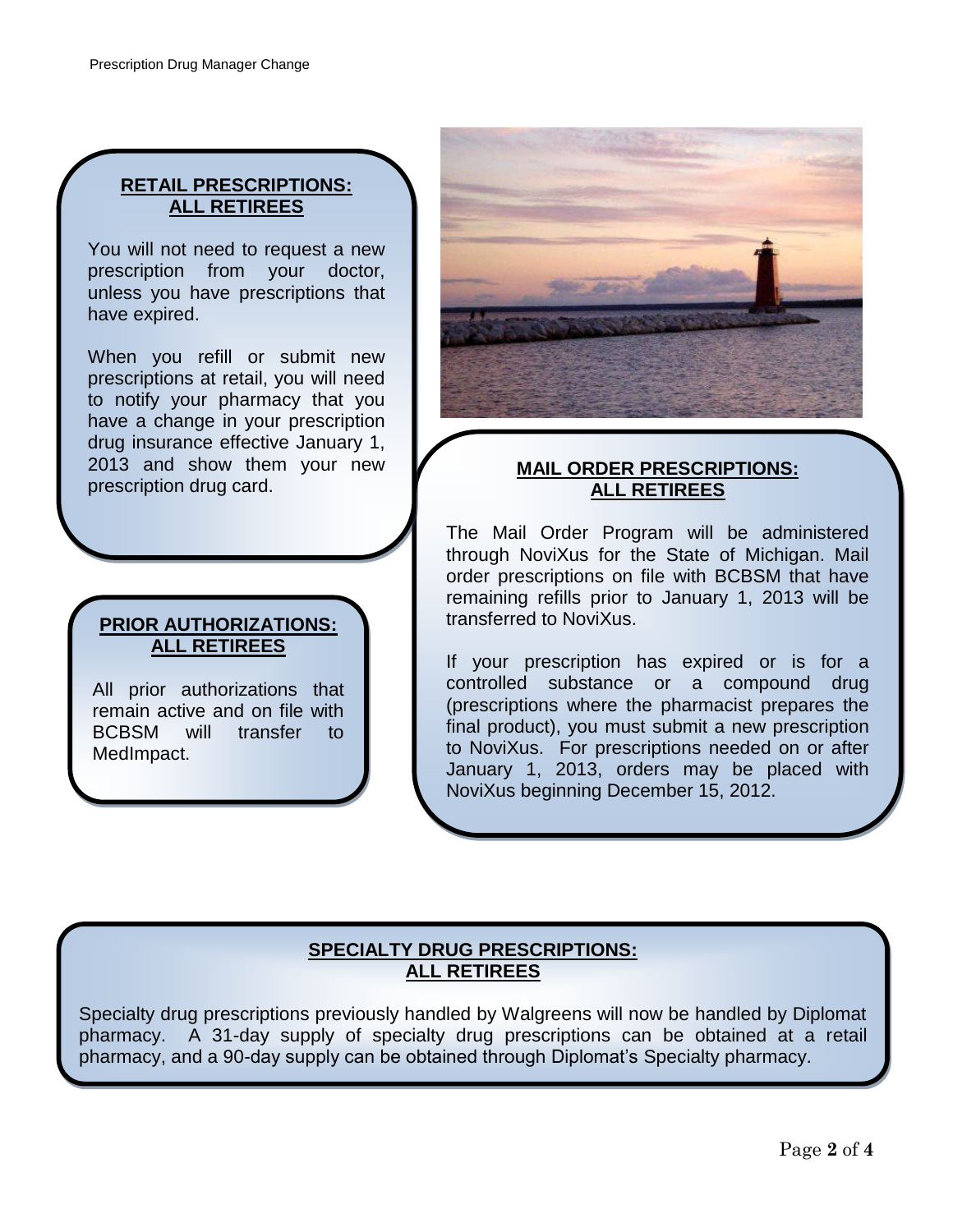#### **EMPLOYER GROUP WAIVER PLAN (EGWP)**

#### *For Medicare Eligible Retirees Only*

Effective January 1, 2013, the State of Michigan is converting from the Retiree Drug Subsidy Program (RDS) to a Medicare Part D Prescription Drug Plan (PDP) for Medicare Eligible members and dependents.

Effective January 1, 2013, the State of Michigan will contract with a pharmacy benefit manager (PBM) to create two plans to replace the current benefits. Medicare Eligible retirees and their dependents will be enrolled in a Part D Prescription Drug Plan, called Medicare GenerationRx (Employer PDP). **More information will be sent to you in separate mailings within the coming months.** 



#### *You will receive a Medicare GenerationRx Pre-Enrollment Packet*

The pre-enrollment packet will be mailed in **November** by Medicare GenerationRx and will contain the following items:

- **Summary of Benefits**
- **Abridged Formulary** listing covered drugs alphabetically and by therapy class
- **Pharmacy Directory** for the state based on eligible member's address
- **Explanation of Grievances, Coverage Determinations & Appeals**
- **Plan ratings document**
- **Opt-out letter**

The opt-out letter includes instructions if you do not wish to participate in the Medicare GenerationRx Part D prescription drug program offered by the State of Michigan. This is called *opting-out*. Medicare Eligible retirees and Medicare Eligible dependents considering opting-out should contact the State of Michigan at (877) 766-6447 to discuss the impact of this important decision. To retain your State of Michigan drug coverage, you do not need to take action unless you wish to opt-out. Medicare Eligible subscribers and dependents will be automatically enrolled in the program. If you opt out of the Medicare Part D Prescription Drug Plan, you will have to find an alternative prescription drug benefit plan.

#### *You will also receive a Medicare GenerationRx Welcome Kit*

Once your automatic enrollment has been completed, you will receive a Welcome Kit from Medicare GenerationRx. The Welcome Kit includes the following:

- **Prescription Drug ID card (sent in a separate envelope)**
- **Welcome letter**
- **Evidence of Coverage (EOC)** (a document that describes the Medicare Part D coverage)
- **•** Privacy Policy
- **Pharmacy options letter**
- **Fraud, Waste and Abuse reporting information**

If you haven't received your Welcome Packet prior to December 31, please call Member Services (877) 633-7943 to assist you.